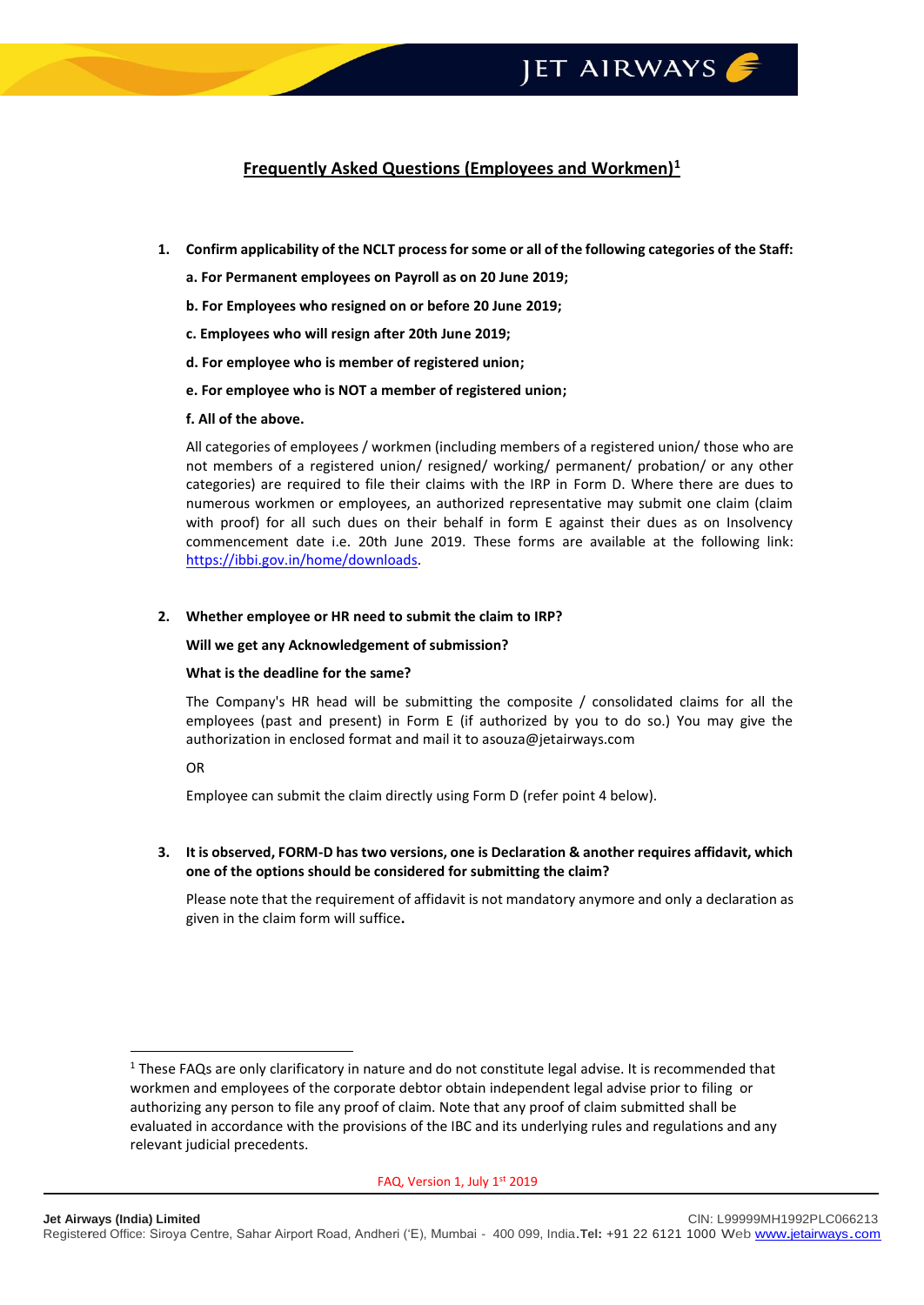- **4. If individual needs to fill the claim form or form " D ", request advise on following:**
	- **a. Procedure for the same and supporting documents required;**
	- **b. Is authentication from HR necessary;**
	- **c. Will HR do the authentication;**
	- **d. Does each individual need to calculate the gratuity;**
	- **e. Do we need to take printouts and fill the form, scan & attach;**

a. - You may submit your claim via a hard copy or electronically by accessing the below given link -https://jetairways.wcgt.in. We recommend submitting the claim electronically. Please note that adequate documents including the following documents (where appropriate) should be filed for claims by employees / workmen: (i) copy of employment contract / appointment letter; (ii) copy of salary slip / pay slip evidencing the last drawn salary; (iii) copies of termination / resignation letter and acceptance of the same , if any; and (iv) copies of any other documentation which may be relevant for the computation of the claim.<sup>2</sup>

b. & c. - No authentication is required from HR for submission of claim. However, if you have any authenticated records, please submit them.

d. - Gratuity should be claimed if the claimant is no longer an employee / workman of the company.

e. - If you have submitted the claim electronically, no hard copy of the form is required. However, please note that supporting documents to substantiate your claim are required to be uploaded as attachments while filing your claim electronically.

#### **5. Will the IRP acknowledge the claim?**

1

Employees can refer to the list of creditors which shall be uploaded periodically on the website of the company and also on - [https://jetairways.wcgt.in,](https://jetairways.wcgt.in/) after 14th July, 2019.

#### **6. Cut-off date for computing the claim - whether this is:**

- **a. Date of resignation - if resigned on / before 20th June 2019**
- **b. Date of resignation if resigning or / after 21st June 2019**

#### **c. Whether still in employment of the Company post 20th June 2019**

The claim amount should be against the dues and payable till the insolvency commencement date i.e. 20th June, 2019 or the date from which the claimant is no longer an employee / workman of the company, whichever is earlier.

<sup>&</sup>lt;sup>2</sup> Please note that all claims must be calculated as on 20 JUNE 2019 and should not relate to any period after that. If your employment ceased before 20 June 2019 then please provide your claim as at that prior date. If your employment legally continues or ceased after 20 June 2019, please calculate any claim as at 20 June 2019 only. This relates to claims for salaries, wages, gratuity, leave encashment, etc. Please provide all relevant supportings for all aspects of your claim to prevent a delay in the admission of your claim. Please also provide a details working for your claim and an explanation for each part of your claim. Please ensure that the name recorded with the bank account details being provided correspond to your name. If any or all of your claim was disputed, please provide full details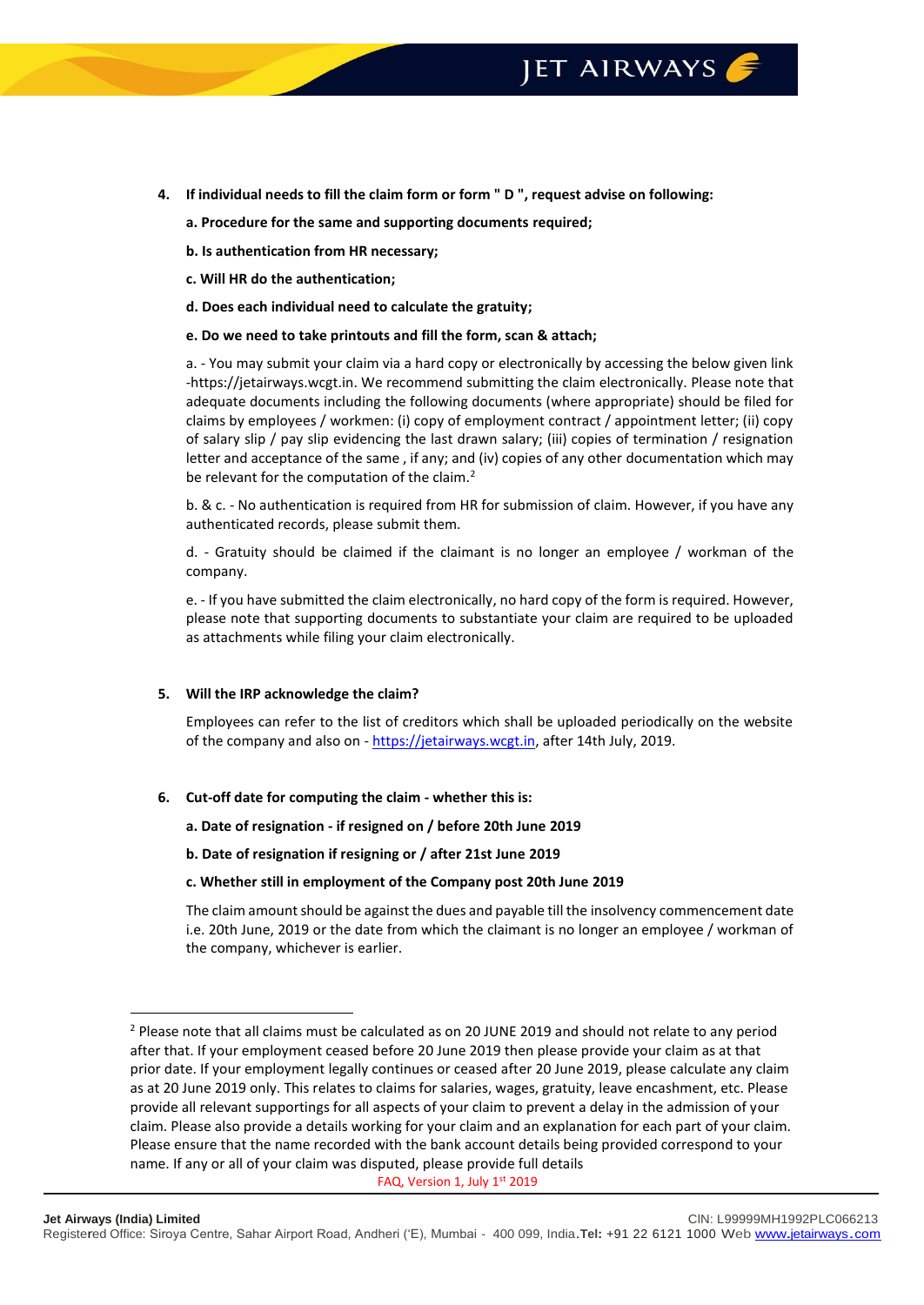**7. For arriving at dues, which items need to be computed e.g. salary, leave encashment, frozen leave, gratuity, pending vouchers, medical claims, etc.?**

1. Salary dues for all employees (resigned or continuing) will be computed.

2. For employees who have resigned on or before 20th June 2019, if applicable under law and / or their contract and arrangement with Jet Airways (India) Limited, leave encashment, frozen leave, and gratuity will be computed.

3. Pending vouchers, medical claims etc. (for expenses incurred before  $20<sup>th</sup>$  June 2019) will be included in the claim where available, if applicable under law and permitted under their contract and arrangement with Jet Airways (India) Limited.

## **8. Form D asks for salary slips; however, staff has no salary slips after March 2019. Will salary slips be issued?**

The claim shall not be required to furnish salary slips for the months against which they have not been issued. However, please provide the three most recently available salary slips.

**9. Does the submission of claim ensure the entire dues amount will be paid to employees?**

The claims submitted by the creditors, including employees and workmen (as per the list of creditors), will be paid as per the terms of approved resolution plan and in accordance with applicable law.

### **10. Is the last day to fill up Form D July 04, 2019 or September 18, 2019?**

As per the public announcement made by the IRP, the submission of claims is requested by 4th July 2019.

#### **11. Will further extensions be available for submission of employee / workmen claims?**

Employees / Workmen may submit their claims (via Form D) up to an extended date of 24th July 2019.

### **12. Is that we all need to resign before 11th of July 2019. Alternately, provide clarity with respect to resignation and 11th July 2019?**

No such communication has been made by the IRP. Please do not believe in any messages being circulated on WhatsApp or any other media platforms.

**13. Whether the employees of any subsidiary/associate/any other group company of Jet Airways (India) Limited can file their claim?**

Please note that if you are not an employee / workman on the payroll of Jet Airways (India) Limited, you cannot submit a claim against Jet Airways(India) Limited under this ongoing process.

#### **14. Can I claim interest on delayed payments?**

No, interest cannot be claimed for delayed payments to employees / workmen, unless specifically provided for under applicable law or a written contract with Jet Airways (India) Limited.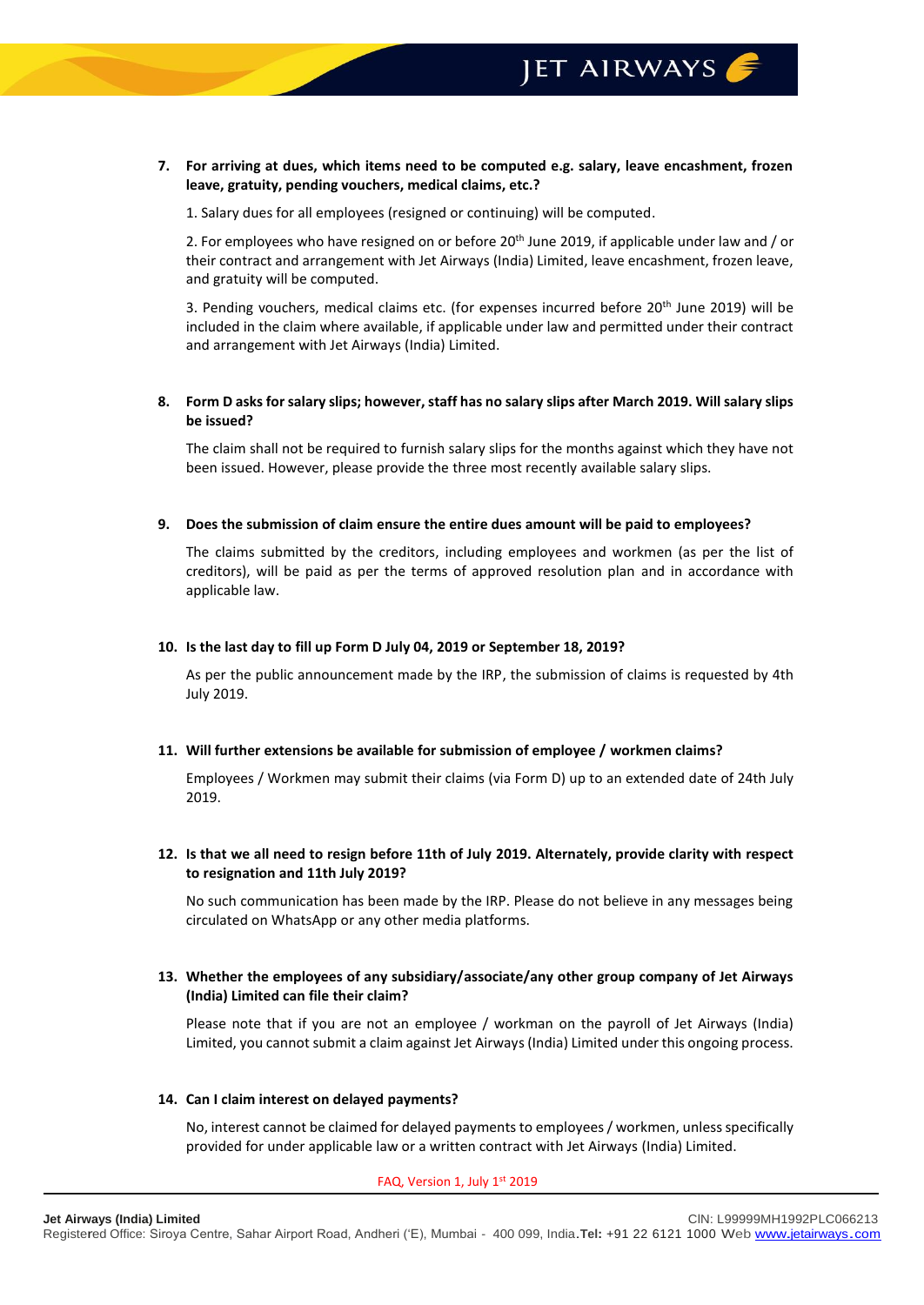## JET AIRWAYS

**15. How will any amount payable by me to the company towards advance taken / deposit given (on my behalf) be adjusted?**

Such amounts, if any, may be adjusted against the claim as on 20<sup>th</sup> June, 2019. However, if the company has paid any amount as a deposit or otherwise, please give us full details so that we can evaluate the same. Note that any assets of the company, including deposits, may not be retained by any person after 20<sup>th</sup> June, 2019.

Why ......

**Ashish Chhawchharia** (IBBI/IPA-001/IP-P00294/2017-18/10538) Interim Resolution Professional for Jet Airways (India) Limited

*Correspondence Address:* **Jet Airways (India) Limited,** Siroya Centre, Sahar Airport Road, Andheri (East), Mumbai – 400099 E[: RP.Jetairways@in.gt.com](mailto:RP.Jetairways@in.gt.com)

## *Registered with IBBI:*

Grant Thornton 10C Hungerford Street, Kolkata – 700017 E: [ashish.chhawchharia@in.gt.com](mailto:ashish.chhawchharia@in.gt.com)